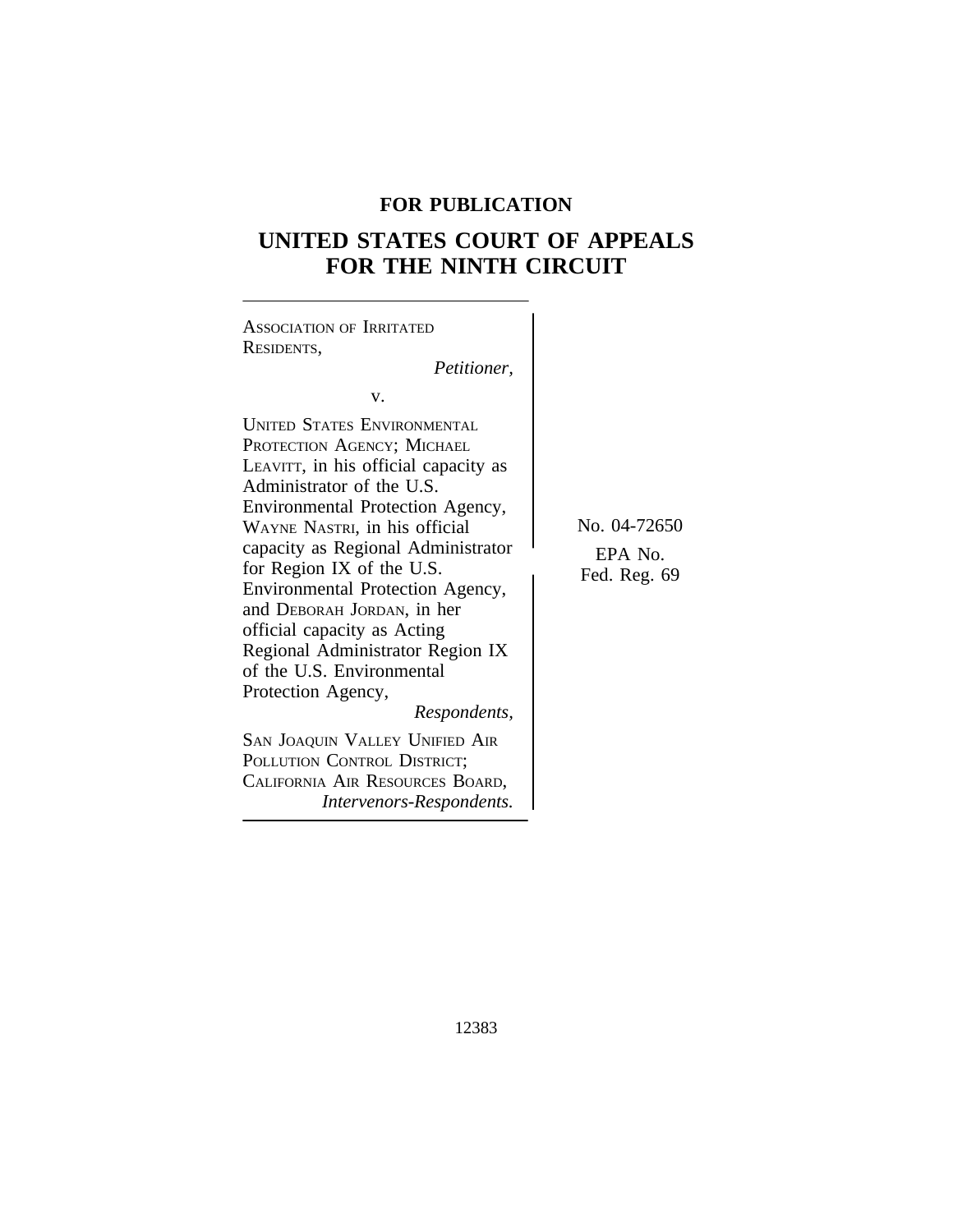<sup>M</sup>EDICAL ADVOCATES FOR HEALTHY AIR; LATINO ISSUES FORUM; SIERRA CLUB, *Petitioners,* v. UNITED STATES ENVIRONMENTAL PROTECTION AGENCY: MICHAEL No. 04-72736 LEAVITT, Administrator, U.S.<br>Environmental Protection Agency Clean Air 40 CFR Environmental Protection Agency and WAYNE NASTRI, Regional Administrator, Region IX, U.S. OPINION Environmental Protection Agency, *Respondents,* SAN JOAQUIN VALLEY UNIFIED AIR POLLUTION CONTROL DISTRICT; CALIFORNIA AIR RESOURCES BOARD, *Intervenors-Respondents.*

> On Petition for Review of an Order of the Environmental Protection Agency

Argued and Submitted June 15, 2005—San Francisco, California

Filed September 6, 2005

Before: Mary M. Schroeder, Chief Judge, William C. Canby, Jr., Circuit Judge, and Kevin Thomas Duffy,\* Senior Judge.

Opinion by Chief Judge Schroeder

<sup>\*</sup>The Honorable Kevin Thomas Duffy, Senior United States District Judge for the Southern District of New York, sitting by designation.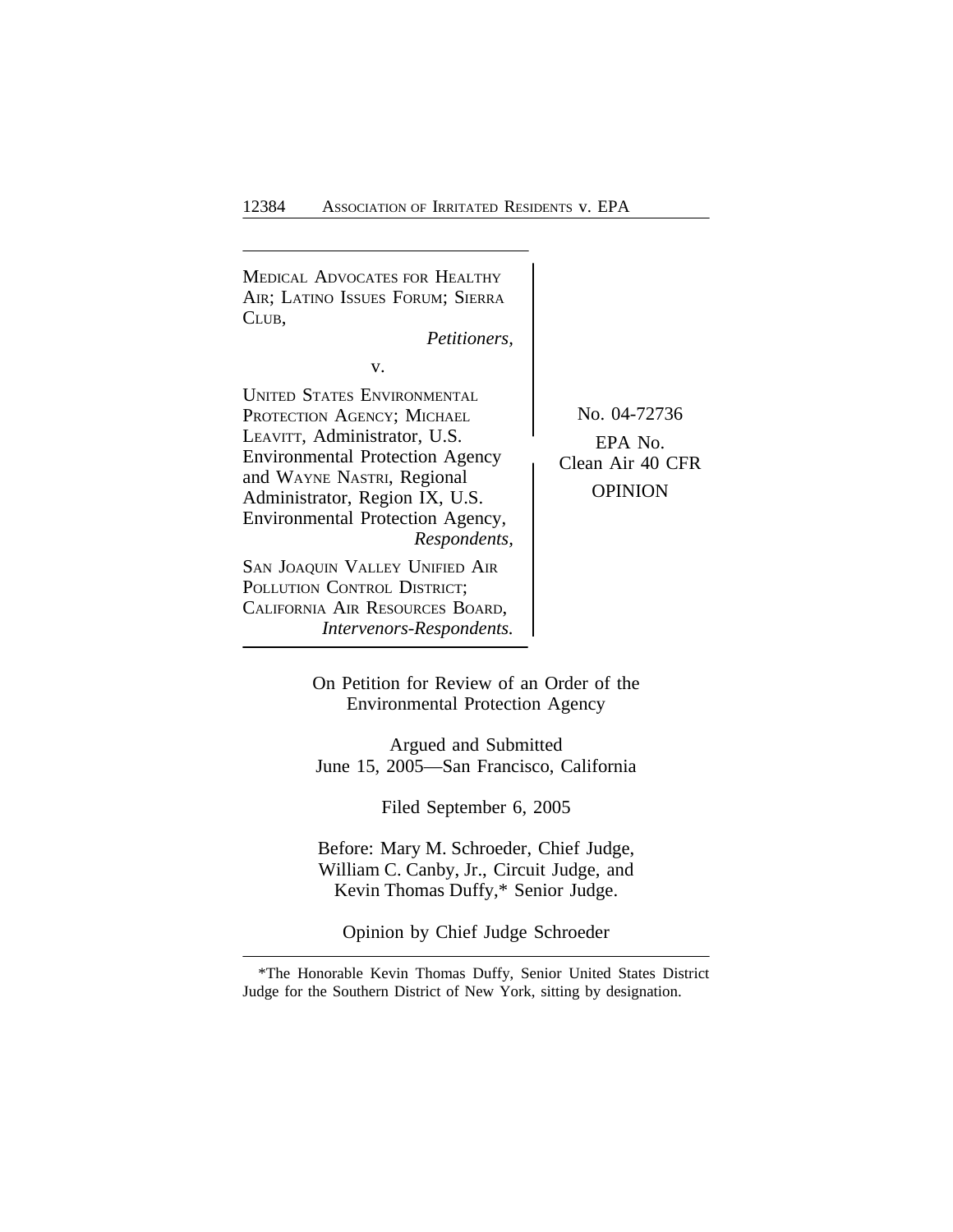## **COUNSEL**

Susan Britton, Earth Justice, Oakland, California and Brent J. Newell, Center on Race, Poverty & Environment, San Francisco, California, for the petitioners.

David A. Carson, United States Department of Justice, Denver, Colorado, Philip M. Jay, Fresno, California, and Gavin G. McCabe, San Francisco, California, for the respondents.

#### **OPINION**

## SCHROEDER, Chief Judge:

This is an expedited review of the Environmental Protection Agency's May 26, 2004 final approval of the San Joaquin Valley's 2003 PM-10 Implementation Plan (Plan). 69 Fed. Reg. 30,006. In approving the Plan, the EPA has set a new deadline for the Valley to attain the national ambient air quality standard for PM-10 pollutants, which are various airborne fine particles of less than ten microns in diameter. The new deadline is 2010.

The petitioners, whose challenges have been consolidated, are the following groups and non-profit organizations: Asso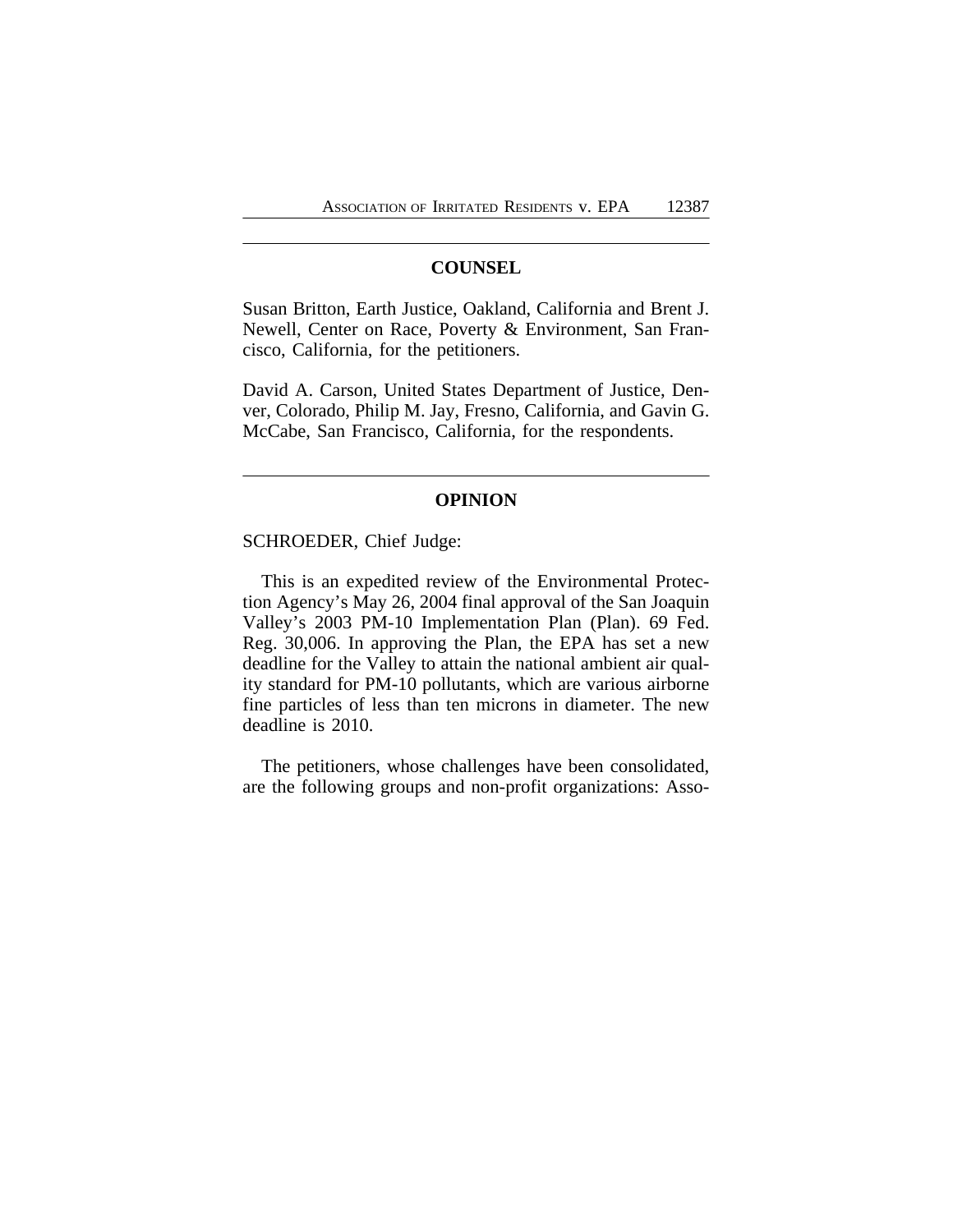ciation of Irritated Residents (AIR), Latino Issues Forum, Medical Advocates for Healthy Air, and the Sierra Club. They maintain that under the Clean Air Act, the absolute outside deadline for PM-10 areas to attain the air quality standard is 2006.

Petitioners raise a number of issues, but the most significant is the EPA's authority to set a deadline that extends past 2006. We deny the petitions for review because we hold that the 2010 deadline was authorized within the structure of the Act, and that petitioners' other challenges to the Plan do not warrant judicial intervention.

#### Background

The Act establishes a comprehensive program requiring cooperation between states and the federal government to improve the nation's air quality. 42 U.S.C. §§ 7401-7671q. The Act also sets up a scheme under which the public is given significant opportunities to offer input and criticism at various stages of each state's efforts to achieve better air quality. *See, e.g.,* 69 Fed. Reg. 30,006. States carry most of the burden of furthering the Act's purposes by developing implementation plans after extensive public involvement. These petitioners have participated throughout this process for the Valley at each opportunity for notice and comment. The Valley's efforts to control PM-10 pollution over the past decade illustrate the flexible, cooperative and incremental nature of the Act. *See, e.g.,* 42 U.S.C. § 7410(a)(2)(A).

California's San Joaquin Valley is the heart of the state's top agricultural region, producing a wide variety of fruits and vegetables. It is bordered on the west by the coastal mountain ranges, and on the east by the Sierra Nevada mountains including Yosemite, Kings Canyon and Sequoia National Parks. Unfortunately, the same fertile soil that has led the region to be known as the state's "salad bowl" has also contributed to high population growth and industry which,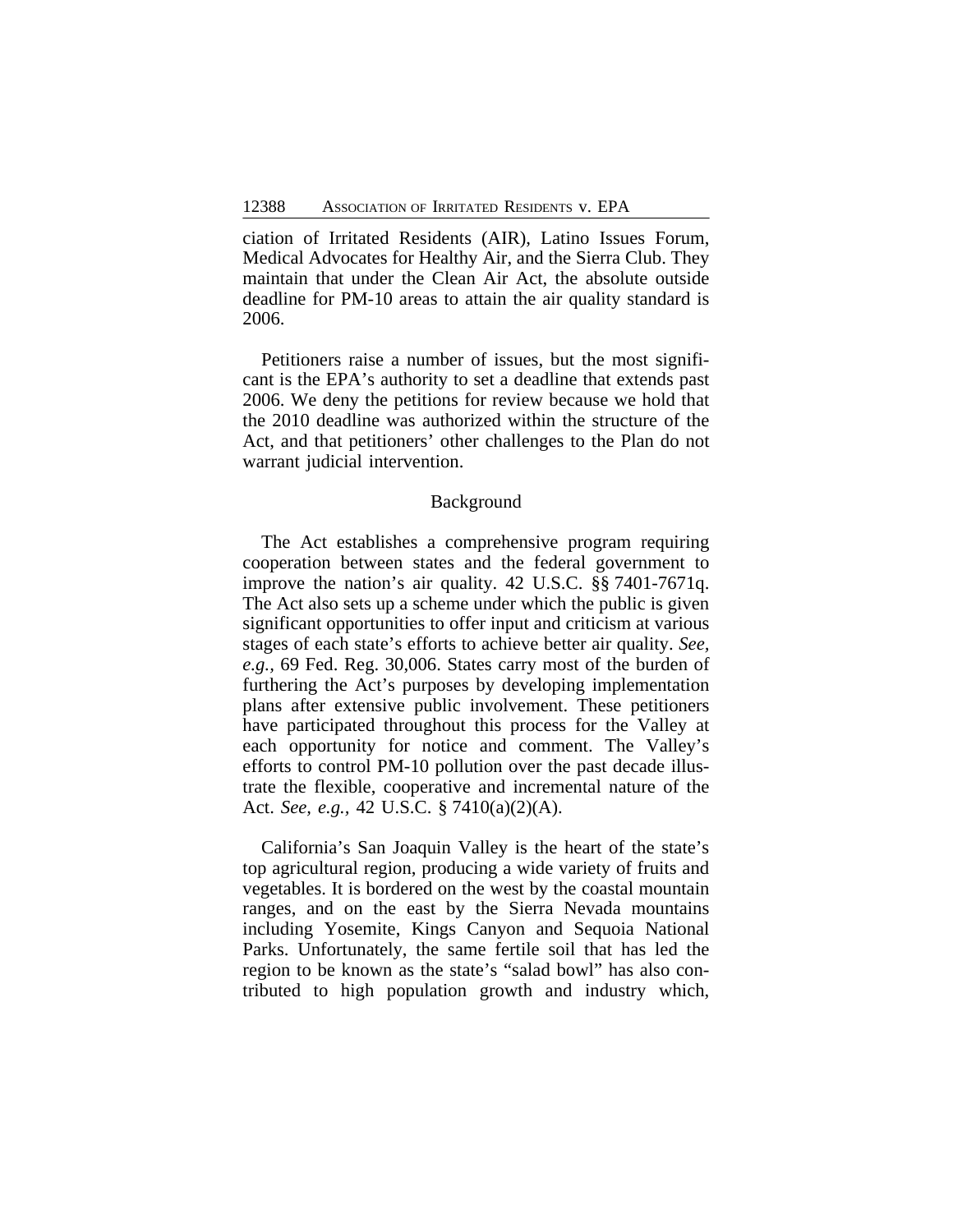together with the region's topography, have resulted in severe air quality difficulties.

PM-10 pollution results largely from agricultural operations and dust kicked up on roads. It is a serious problem in the Valley. The EPA has recognized that this pollutant can cause damage to lung tissue, chronic illness and premature death. 63 Fed. Reg. 41,326 (August 3, 1998); 62 Fed. Reg. 38652 (July 18, 1997); *see also Vigil v. Leavitt*, 381 F.3d 826, 830 (9th Cir. 2004). Congress addressed this problem in 1990 when it amended the Act to include specific provisions dealing with PM-10 pollution, and set an attainment deadline of December 31, 2001 for seriously deficient areas. 42 U.S.C. § 7513(c)(2).

Pursuant to the 1990 amendments to the Act, the Valley was designated a "moderate" PM-10 area by operation of law. *See* 56 Fed. Reg. 11101, 11103 (March 15, 1991). California subsequently directed the San Joaquin Valley Unified Air Pollution Control District (District), a state regulatory agency, to develop and adopt a comprehensive air pollution control strategy calling for the implementation, maintenance and enforcement of PM-10 air quality standards in the Valley. The District's plans and plan revisions were eventually forwarded to the California Air Resources Board (CARB) for review and inclusion in the state's air pollution plans. Every state plan or plan revision must be adopted by the state after reasonable notice and hearing. *See* 42 U.S.C. § 7410(a)(1). Ultimately, the state adopts the plans and forwards them to the EPA for approval.

In 1993, after various exchanges between the District and the EPA, the EPA found that the Valley could not practicably attain the PM-10 standard by the statutory deadline for "moderate areas," which was December 31, 1994. The EPA thus reclassified the Valley as a "serious area." 58 Fed. Reg. 3334, 3337 (Jan. 8, 1993). This reclassification meant that the Valley's attainment deadline was changed to December 31, 2001. 42 U.S.C. § 7513(c)(2); 58 Fed. Reg. at 3340.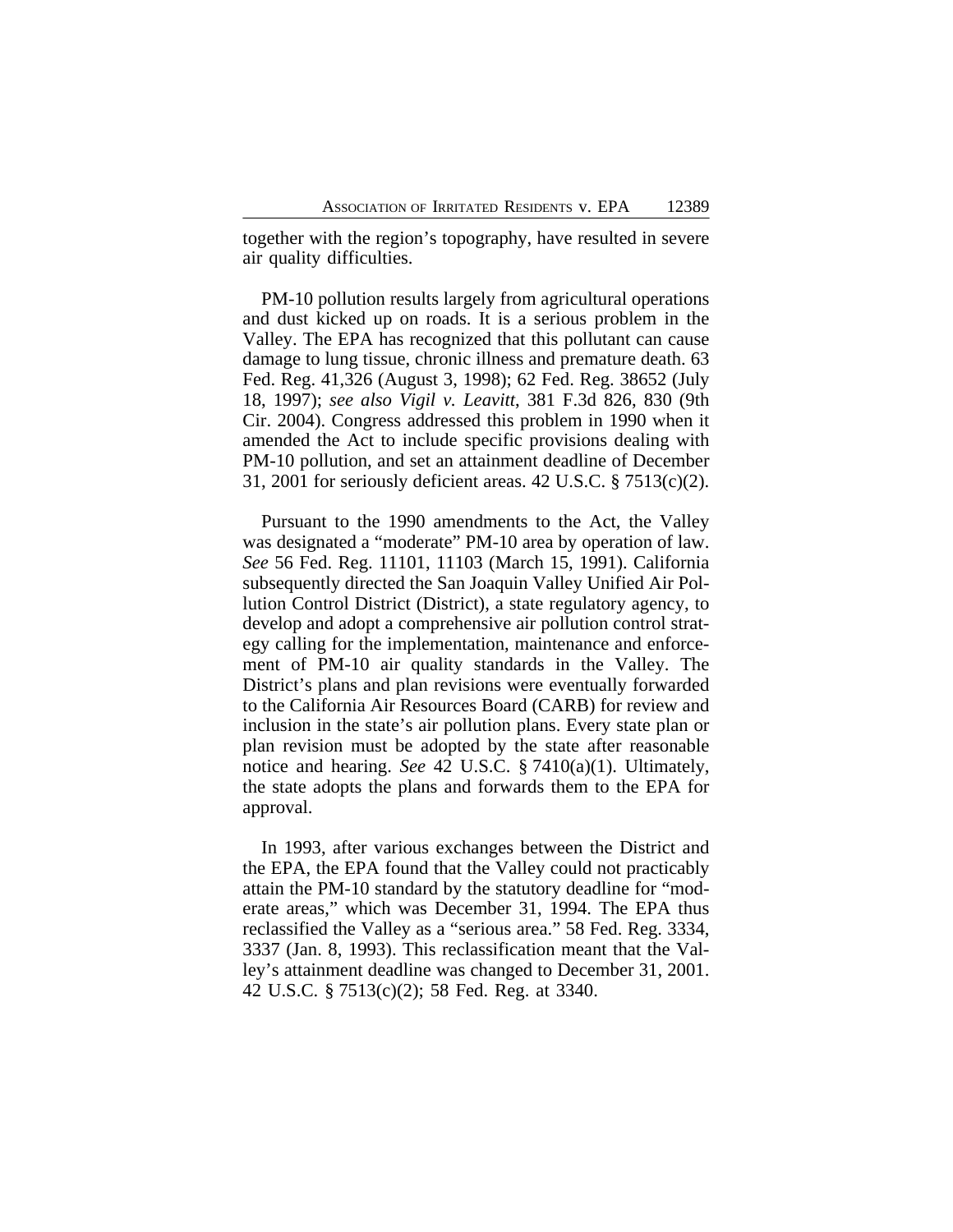California submitted a "serious area" plan to the EPA in July 1997. *See* 69 Fed. Reg. 5412, 5413 (Feb. 4, 2004). That plan included a request for a five year extension of the attainment date under § 188(e) of the Act.

In early 2002, the EPA indicated that it would disapprove the 1997 Plan for the Valley, so the state withdrew it. In July 2002, the EPA found that the Valley had failed to attain the required standards by the December 31, 2001 deadline. 67 Fed. Reg. 48,039 (July 23, 2002). The state was then required to submit plan revisions under § 189(d). The revisions had to provide for attainment, as well as for five percent annual reductions of PM-10 pollutants. Following the required notice and hearing, California adopted and submitted still another plan in August 2003.

In May 2004, after another notice and comment period during which petitioners, among others, raised most of the concerns at issue here, as well as many others, the EPA approved the 2003 Plan. That Plan established a new attainment goal of December 2010. The EPA's approval of the 2003 Plan effectively certified that the new 2010 deadline complied with the Act's general provisions for changing attainment deadlines that have passed. That approval is the subject of this petition for review, in which the petitioners claim, inter alia, that the EPA could not, as a matter of law, have approved the new deadline using those general provisions. There has been extensive briefing by all parties, including the District and CARB, who have intervened in support of the EPA's plan approval.

#### The PM-10 Attainment Deadline

**[1]** Under the Act, there are essentially two statutory pathways through which PM-10 attainment deadlines may be changed. The first applies generally to all pollutants, and is the one that the EPA relied on here in setting the 2010 deadline. The second applies only to PM-10 pollutants. The peti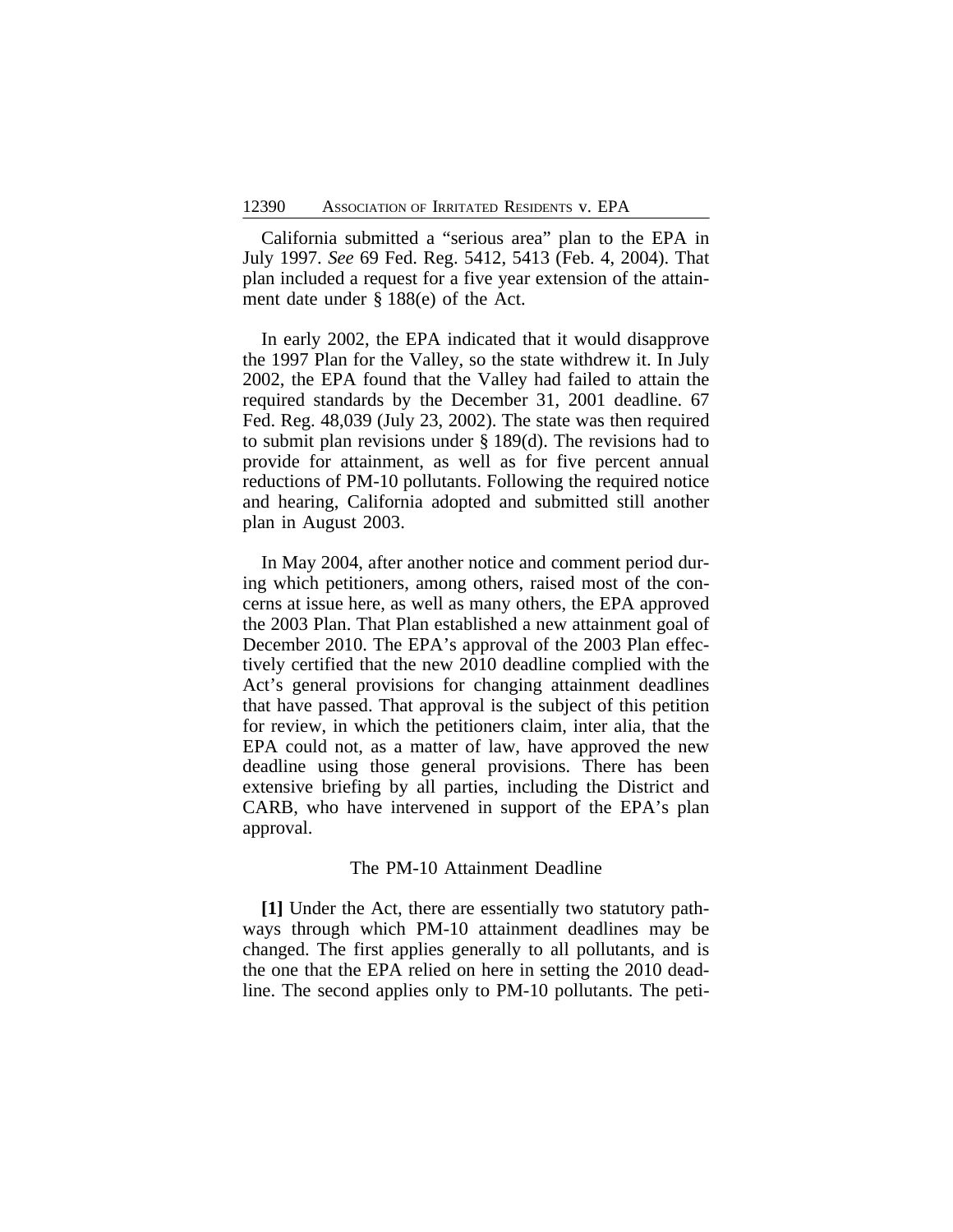tioners argue that the existence of the second pathway forecloses use of the first for PM-10 pollutants, and creates an outside attainment date of December 2006.

Under the Administrative Procedure Act, the EPA's final action in this case may be set aside only if it is "arbitrary, capricious, an abuse of discretion, or otherwise not in accordance with law." 5 U.S.C. § 706(2)(A); *see, e.g., Vigil v. Leavitt*, 381 F.3d 826, 833 (9th Cir. 2004). We deal with an issue of law. We conclude that the EPA properly relied on the Act's general provisions in approving the 2010 deadline. We turn to the relevant provisions.

**[2]** Serious PM-10 areas, such as the Valley, that missed the December 31, 2001 deadline, were required to submit further plan revisions to bring about annual PM-10 or PM-10 precursor reductions of five percent. 42 U.S.C. § 7513a(d). The section reads:

Failure to attain — In the case of a Serious PM-10 nonattainment area in which the PM-10 standard is not attained by the applicable attainment date, the State in which such area is located shall, after notice and opportunity for public comment, submit within 12 months after the applicable attainment date [December 31, 2001], plan revisions which provide for attainment of the PM-10 air quality standard and, from the date of such submission until attainment, for an annual reduction in PM-10 or PM-10 precursor emissions within the area of not less than 5 percent of the amount of such emissions as reported in the most recent inventory prepared for such area.

42 U.S.C. § 7513a(d). This section does not itself, however, establish any new attainment deadline dates. The EPA thus looked to the method of deadline change generally set forth in § 179(d). That section reads: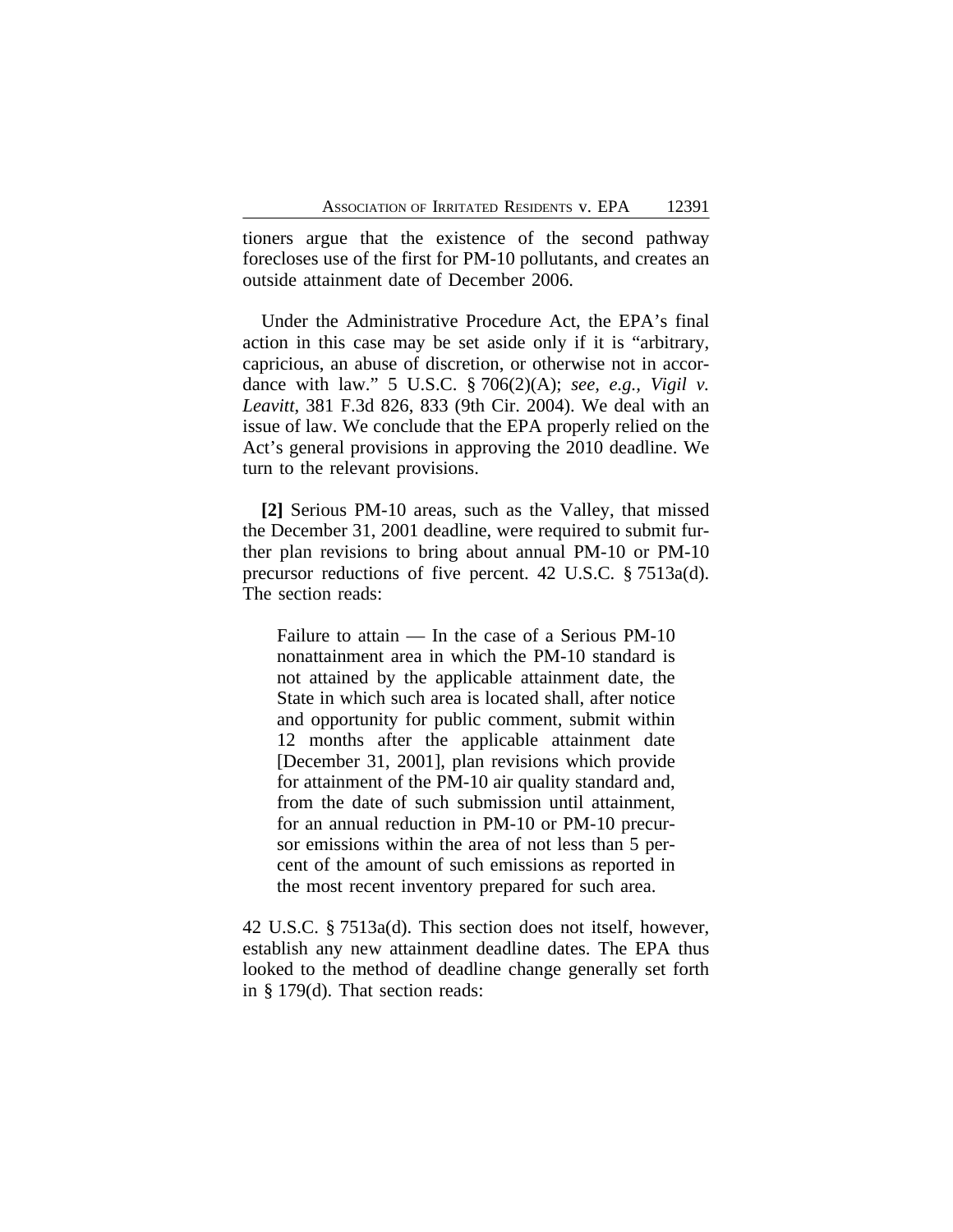(d) Consequences for failure to attain  $-$  (1) Within one year after the Administrator publishes the notice under subsection  $(c)(2)$  of this section (relating to failure to attain), each State containing a nonattainment area shall submit a revision to the applicable implementation plan meeting the requirements of paragraph (2) of this subsection.

42 U.S.C. § 7509(d)(1). Section 179(d)(3) then provides for a new attainment date five years from the date of the EPA's notice that an area has failed to attain any pollutant's applicable standard. That section also provides that the five year period can be extended five additional years as follows:

(2) Attainment dates for nonattainment areas  $-$  (A) The attainment date for an area designated nonattainment with respect to a national primary ambient air quality standard shall be the date by which attainment can be achieved as expeditiously as practicable, but no later than 5 years from the date of the notice under section  $[179(c)(2)]$ , except that the administrator may extend the attainment date to the extent the administrator determines appropriate, for a period no greater than 10 years from the date of the notice under section  $[179(c)(2)]$ , considering the severity of nonattainment and the availability and feasibility of pollution control measures.

42 U.S.C. § 7502(a)(2)(A)(with substitutions per 42 U.S.C.  $§ 7509(d)(3)$ . In sum, § 179(d) authorizes the EPA to approve of plan revisions which set forth a new attainment date up to ten years from the time that the EPA has found that the area failed to attain the applicable air quality standard. Since the EPA published notice of the Valley's failure to attain the PM-10 standard in July 2002, the new, and here challenged, 2010 deadline would be authorized under these provisions.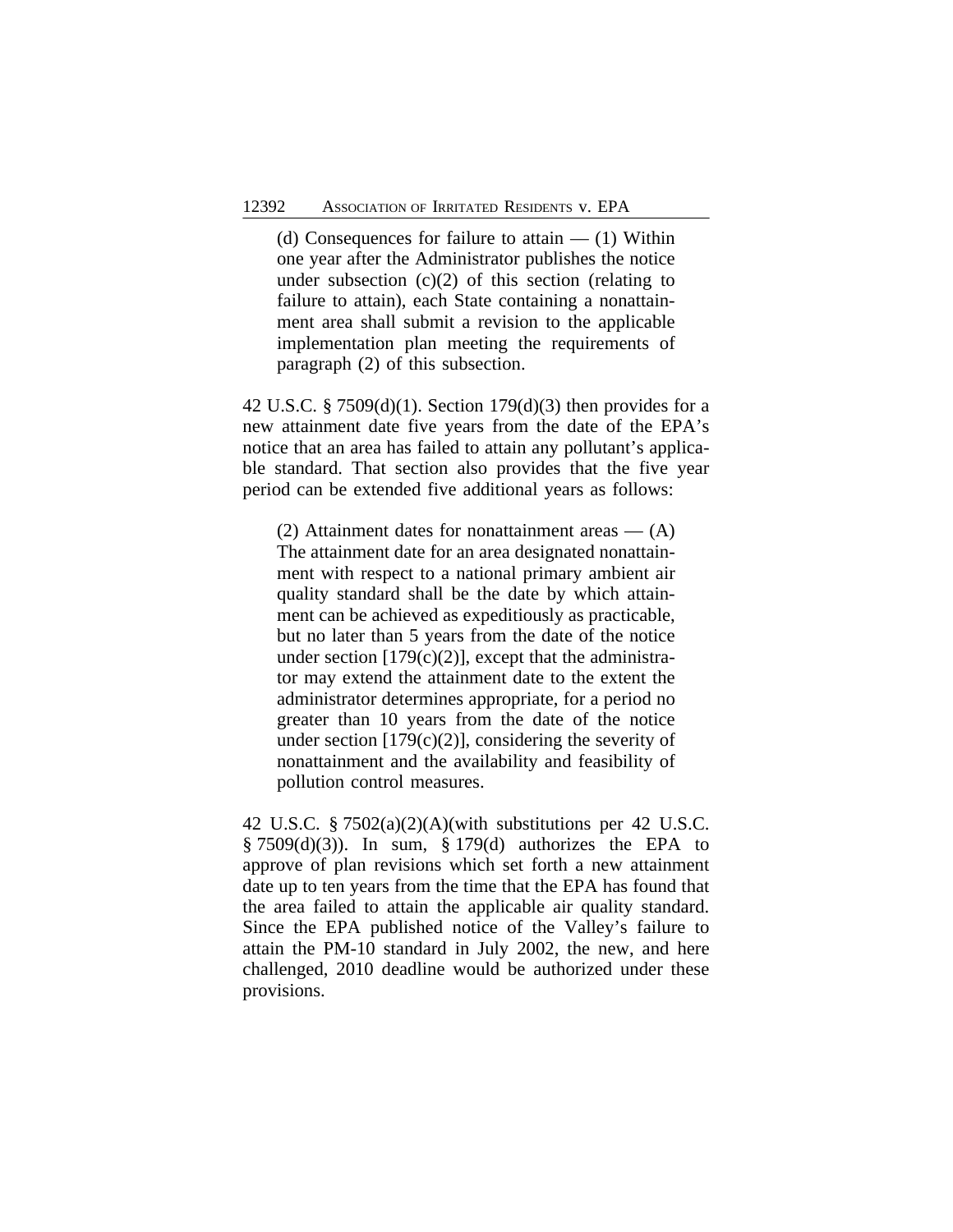**[3]** The petitioners, nevertheless, argue that the existence of a statutory provision specifically enabling a state to request a five year extension of the PM-10 deadline forecloses the EPA's application of the general method of changing any attainment deadline that has already passed. Petitioners rely on § 188(e), which is under Subpart 4 of the Act dealing specifically with PM-10 plans. That section sets out the requirements for a state to request a one time only, five year extension of the PM-10 deadline. It reads:

Upon application by any State, the Administrator may extend the attainment date for a Serious Area beyond the date specified under subsection (c) of this section, if [1] attainment by the date established under subsection (c) of this section would be impracticable, [2] the State has complied with all requirements and commitments pertaining to that area in the implementation plan, and [3] the State demonstrates to the satisfaction of the Administrator that the plan for that area includes the most stringent measures that are included in the implementation plan of any State or are achieved in practice in any State, and can feasibly be implemented in the area. . . . The Administrator may grant at most one such extension for an area, of no more than 5 years.

42 U.S.C. § 7513(e). No language in Subpart 4 prohibits the EPA's application of the general provisions to change attainment deadlines. To support their position that the PM-10 specific provisions under Subpart 4 are exclusive, petitioners argue that allowing the EPA to look beyond those provisions to use the more general provisions in this case would allow a state to circumvent the 2001 deadline by waiting for the date to pass, rather than asking for an extension. The petitioners also claim that the EPA's interpretation would allow for countless ten year extensions without any repercussions.

**[4]** Petitioners' position is not, however, supported by the overall statutory scheme. There are repercussions for failing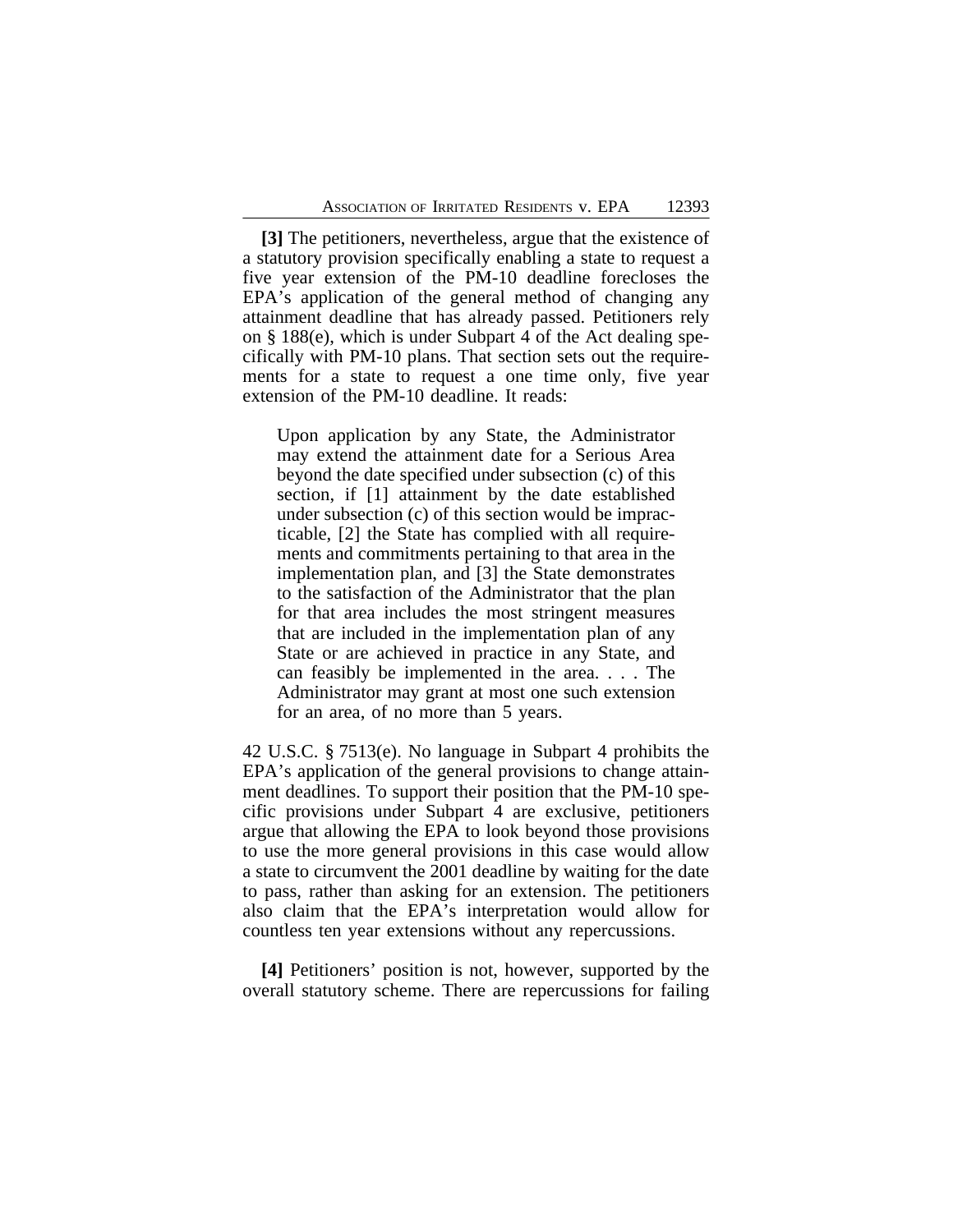to attain the standard by the applicable deadline. An area that simply waits for the deadline to pass without requesting a deadline extension suffers an additional consequence of having to reduce its emissions by five percent annually. 42 U.S.C. § 7513a(d). This consequence imposes a significant burden on the nonattaining area. The quota also helps ensure that the area will eventually be forced to achieve attainment. Moreover, if a state neglects to implement such a newly approved revised plan, that state eventually faces very severe sanctions including loss of highway funding. 42 U.S.C. § 7509(b). Indeed, the petitioners' interpretation would leave the EPA with no ability to set a new date at all once a PM-10 area has missed its deadline. Their position must be rejected. We therefore conclude that the statutory scheme authorizes the EPA to look to § 179(d) in order to set a new attainment deadline once the EPA has determined that a PM-10 area has failed to attain the standard. The EPA's interpretation of the Act, looking to the general provisions to provide an alternative path for setting a new PM-10 attainment deadline, is the correct interpretation of the statutory provisions that, when viewed in the full statutory context, are not ambiguous. *See Chevron, USA v. NRDC*, 467 U.S. 837, 842-45 (1984).

## Other Contentions

## A. Methods Required to Achieve Additional Five Percent Reductions

The petitioners' next argument relates to the precise methods used to achieve the five percent reductions mandated by § 189(d) and discussed in the previous section. 42 U.S.C. § 7513a(d). The petitioners claim that to meet the five percent requirement for a given year, the Valley cannot plan to use reductions from previously required or implemented emissions control measures. In environmental language, the petitioners claim that Congress intended to exclude reductions resulting from "best available control measures" (BACM) in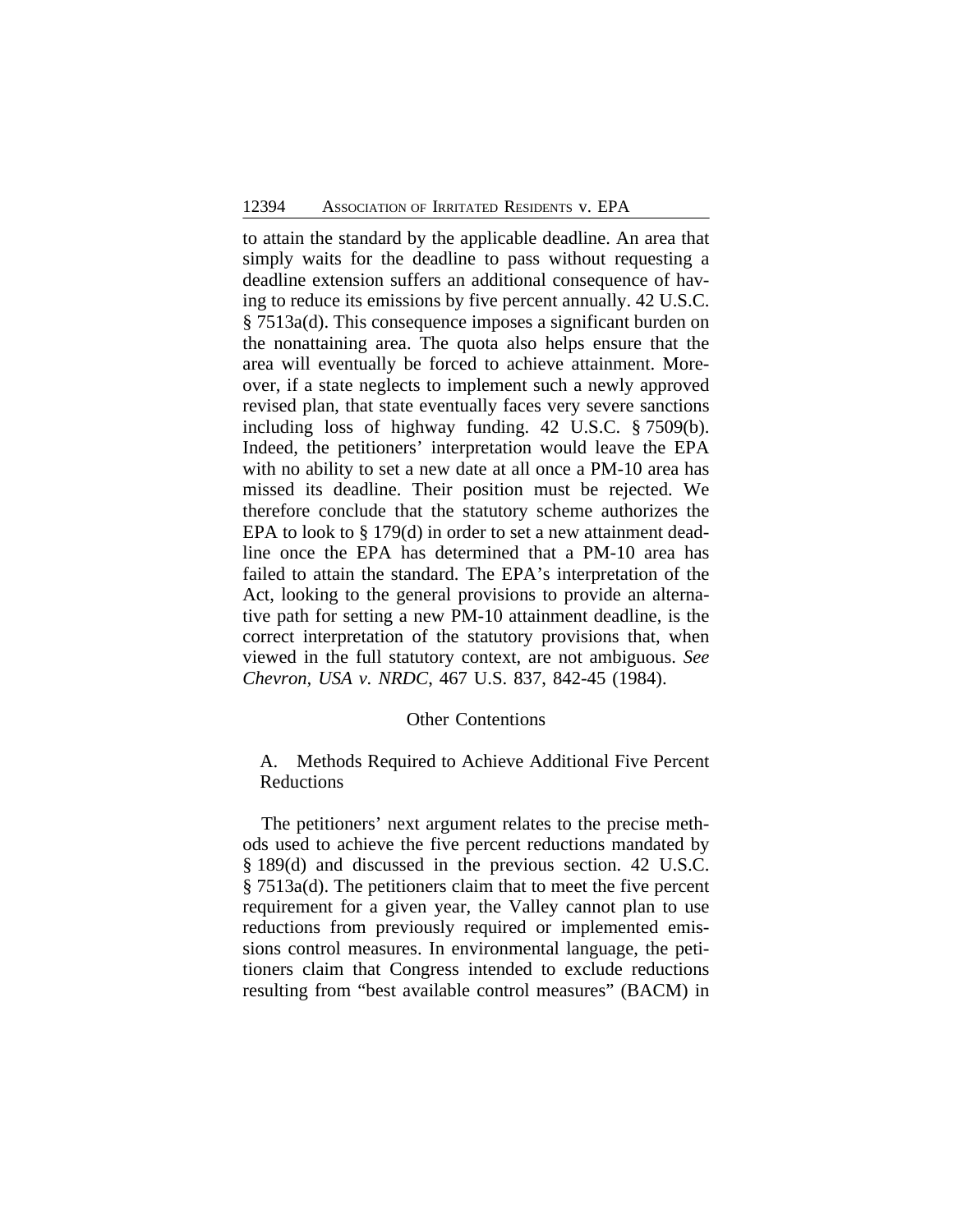determining whether the five percent reductions required under § 189(d) have been achieved.

"Serious" areas such as the Valley must implement BACM as opposed to the "reasonably available control measures" required of "moderate" areas. 42 U.S.C.  $\S 7513a(a)1$ , (b)(1). BACM measures must be implemented within four years of reclassification. 42 U.S.C.  $\S 7513a(b)(1)(B)$ . The Valley was required to implement BACM by 1997, well before the area's original attainment deadline. Section 189(d), requiring the additional five percent reductions, however, takes effect only after an area has missed its attainment deadline. By allowing the state to use BACM to meet that five percent requirement, the petitioners claim that the EPA is eviscerating the "tighten the screws" purpose of § 189(d).

**[5]** The language of § 189(d), however, does not specifically require that an area use any particular method to achieve reductions. Although the Valley was supposed to implement BACM before the Valley missed the deadline and thereby triggered the additional five percent reduction requirement, emissions reductions from BACM are presumably intended to continue as long as they are effective, and late implementation is better than none. The Plan is therefore sound as a matter of statutory policy, and the language of the Act does not in any way prohibit or limit the use of particular emissions-reducing measures, including BACM, in calculating whether the additional reductions have been achieved.

A review of other similar provisions in the Act further supports this result. For example, Congress knew how to provide that certain control measures would not be counted towards percentage reduction requirements, for it expressly did so in provisions dealing with ozone attainment. 42 U.S.C. § 7511a(b)(1)(D) (excluding emissions reductions from various measures, including those related to motor vehicle exhaust, from counting towards an additional 15% reduction requirement). Congress similarly must have known that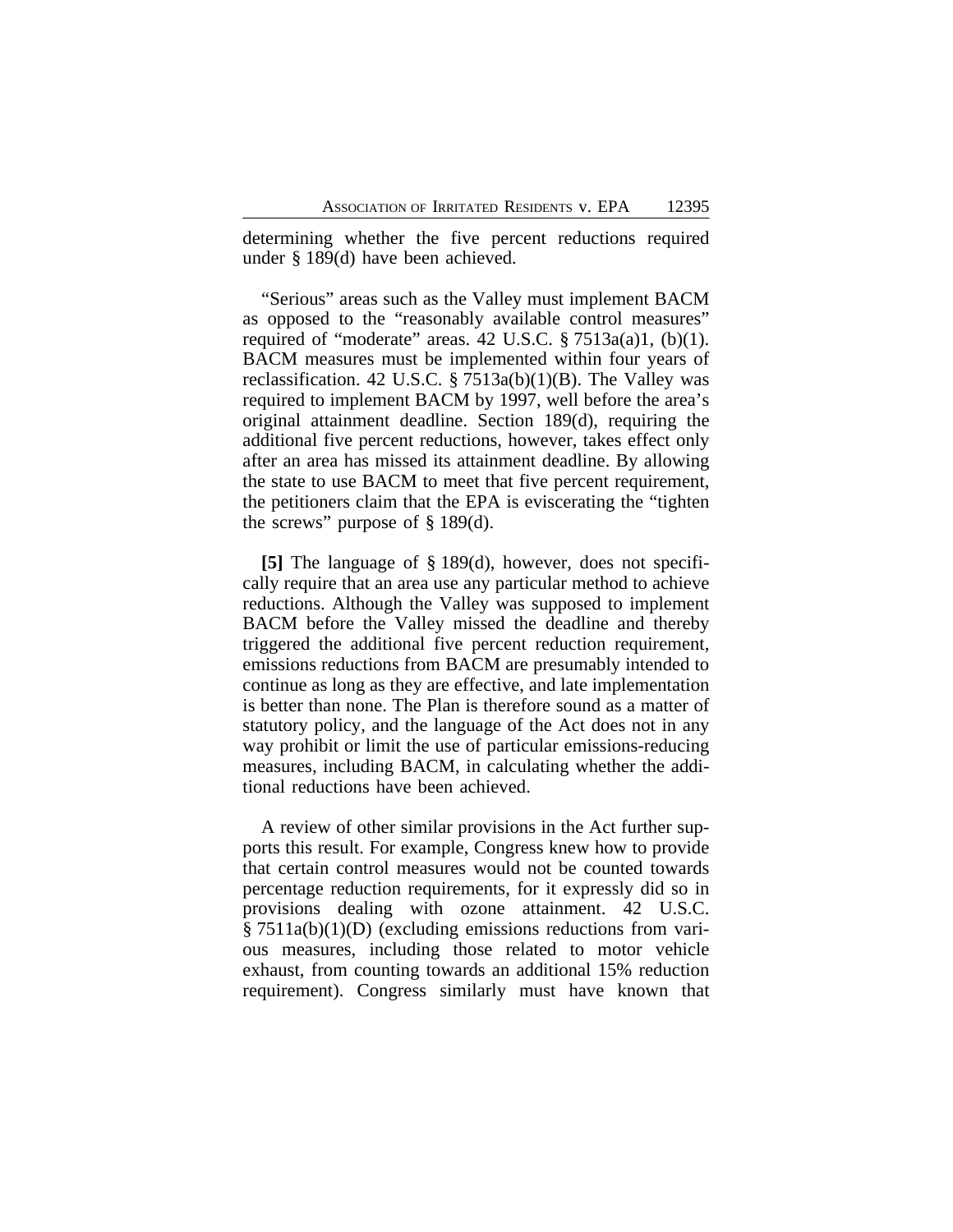reductions from BACM would continue to occur even after attainment dates, and yet did not include any similar language in § 189(d) to preclude crediting such reductions toward an area's five percent requirement. The Act permits crediting BACM reductions. The EPA interpreted the Act correctly when it approved this portion of the Valley's plan.

B. Crediting Excess Reductions to Meet Requirement in Later Years

The petitioners' next argument also relates to the Act's requirement that the Plan accounts for an annual five percent reduction in emissions. The petitioners argue that the EPA violated § 189(d) by allowing the Plan to credit excess emissions reductions in one year towards later, possibly deficient, years, instead of insisting on a five percent reduction per year.

**[6]** Section 189(d) requires "an annual reduction in PM-10 or PM-10 precursor emissions within the area of not less than 5 percent." 42 U.S.C. § 7513a(d). The petitioners argue that the word "annual" precludes the Plan's allowance for "banking" or crediting earlier emissions reductions to later years. For illustration, the petitioners argue that if an area achieves an eight percent emissions reduction in one year, it should not be able to credit the excess three percent towards the next year's five percent requirement. The EPA counters that Congress intended to provide incentives for the use of the most effective measures as early as possible, and that petitioners' interpretation would encourage areas to delay early, sizable emissions reductions in order to be able to meet the five percent requirement in subsequent years.

We agree with the EPA that prohibiting any credit for past emissions reductions under § 189(d) would discourage early reductions and conflict with the larger goals of the Act. By allowing such crediting, the EPA provides a material incentive for implementing the most effective measures as quickly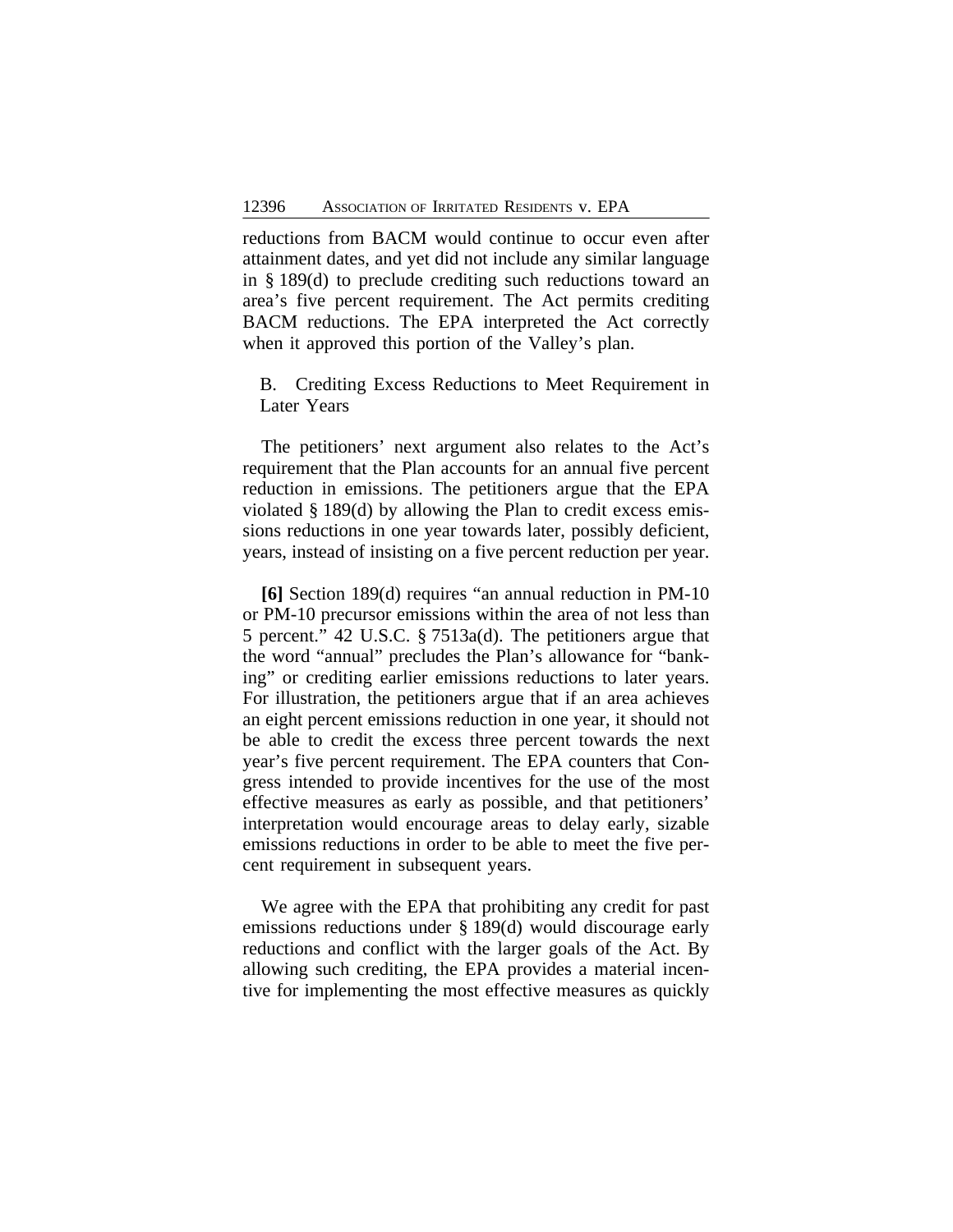as possible. The EPA thus properly approved this portion of the Plan.

## C. Ammonia Emissions

The petitioners' next argument concerns the Plan's rejection of control measures for major stationary sources of ammonia. The petitioners argue that the EPA improperly approved of the portion of the Plan which requires control measures for oxides of nitrogen as precursors to PM-10 pollution, but not for ammonia. The EPA found that ammonia does not contribute significantly to PM-10 levels in the Valley and that the Valley's decision to control only oxides of nitrogen was therefore reasonable.

**[7]** Ammonium nitrate, formed by a reaction between ammonia gas and oxides of nitrogen, is the largest component of PM-10 during the Valley's worst PM-10 episodes. Ammonia and oxides of nitrogen are thus precursors to PM-10 pollution. Section 189(d)'s control requirements apply to:

major stationary sources of PM-10 precursors, except where the Administrator determines that such sources do not contribute significantly to PM-10 levels which exceed the standard in the area.

42 U.S.C. § 7513a(e). Petitioners contend that ammonia "contributes significantly" and must be subject to control measures. The EPA, however, decided to allow the District to regulate only oxides of nitrogen. According to both the EPA and the District, because "controlling ammonia in addition to [oxides of nitrogen] will not accelerate the attainment date for PM-10 in the [Valley]," ammonia does not "contribute significantly" to the Valley's PM-10 pollution. 69 Fed. Reg. at 30,007. Indeed, as the EPA pointed out, because concentrations of ammonia in the Valley are high relative to concentrations of oxides of nitrogen, controlling ammonia would not accelerate the attainment date for PM-10 in the Valley at all.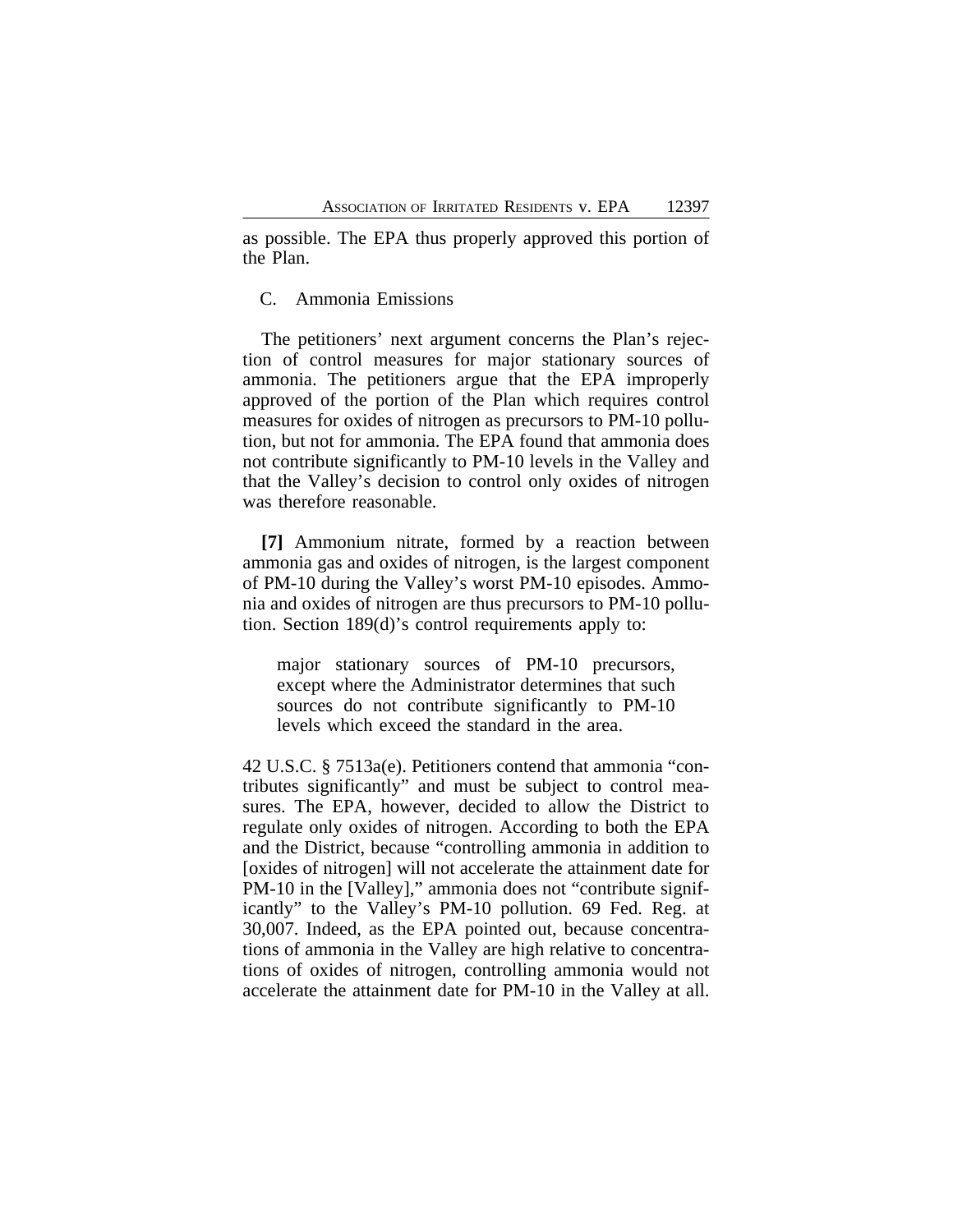This is a determination that is scientific in nature and is entitled to the most deference on review. *Baltimore Gas & Elec. Co. v. NRDC*, 462 U.S. 87, 103 (1983); *Central Arizona Water Cons. Dist. v. EPA*, 990 F.2d 1531, 1539-40 (9th Cir. 1993). There is no basis for this court to second guess the EPA's approval of that portion of the plan, particularly given the discretion vested in the EPA to consider various factors in determining whether a precursor "contributes significantly" to PM-10 levels. *See* 42 U.S.C. § 7513a(e).

#### D. Contingency Measures

The EPA did not act on that portion of the plan dealing with contingency measures in the event of future nonattainment of the new deadline. The petitioners contend that the EPA was required to take action on the state's contingency measures before it approved the remainder of the Plan. The petitioners claim that the EPA can either approve or disapprove various parts of a plan, but that the agency cannot simply refuse to take any action on a required plan element. The EPA responds that the Act authorizes piecemeal approvals and that it was therefore not required to take any action on the contingency measures when it approved the rest of the plan.

**[8]** Section 172(c)(9) requires that nonattainment areas' plans include contingency measures that will go into effect "if the area fails to make reasonable further progress, or to attain the [air quality standards] by the [applicable] attainment date." 42 U.S.C.  $\S 7502(c)(9)$ . The EPA acknowledges that contingency measures are a required element of the Valley's revised plan, but points out that the Act does not require the EPA to take action on all of the plan's elements at the same time. Different aspects of plan revisions are submitted at various times under the statute. A plan is thus not necessarily a single document that is prepared as a unit, and reviewed and approved in a single administrative action. This court has held that the Act permits partial or piecemeal approvals. *Hall v. EPA*, 273 F.3d 1146, 1159 (9th Cir. 2001). Such approvals